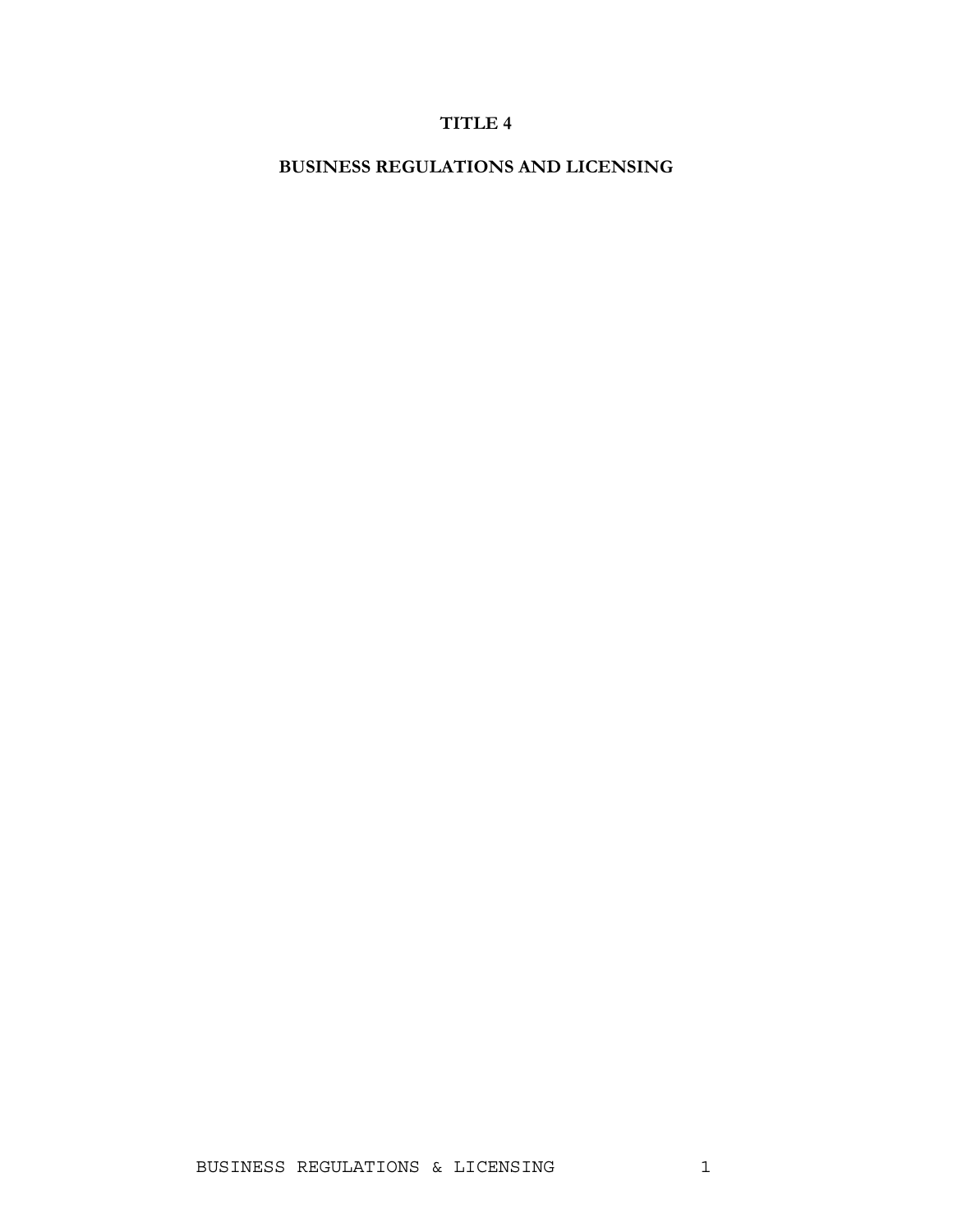## **TITLE 4**

## **BUSINESS REGULATIONS AND LICENSING**

## **Chapters:**

- **4.04 Traveling shows**
- **4.06 Transient Merchants**
- **4.08 Liquor license**
- **4.10 Selling of meats**
- **4.23 Cooper shop**
- **4.40 Telephone Franchise**
- **4.43 Cable Television Regulations**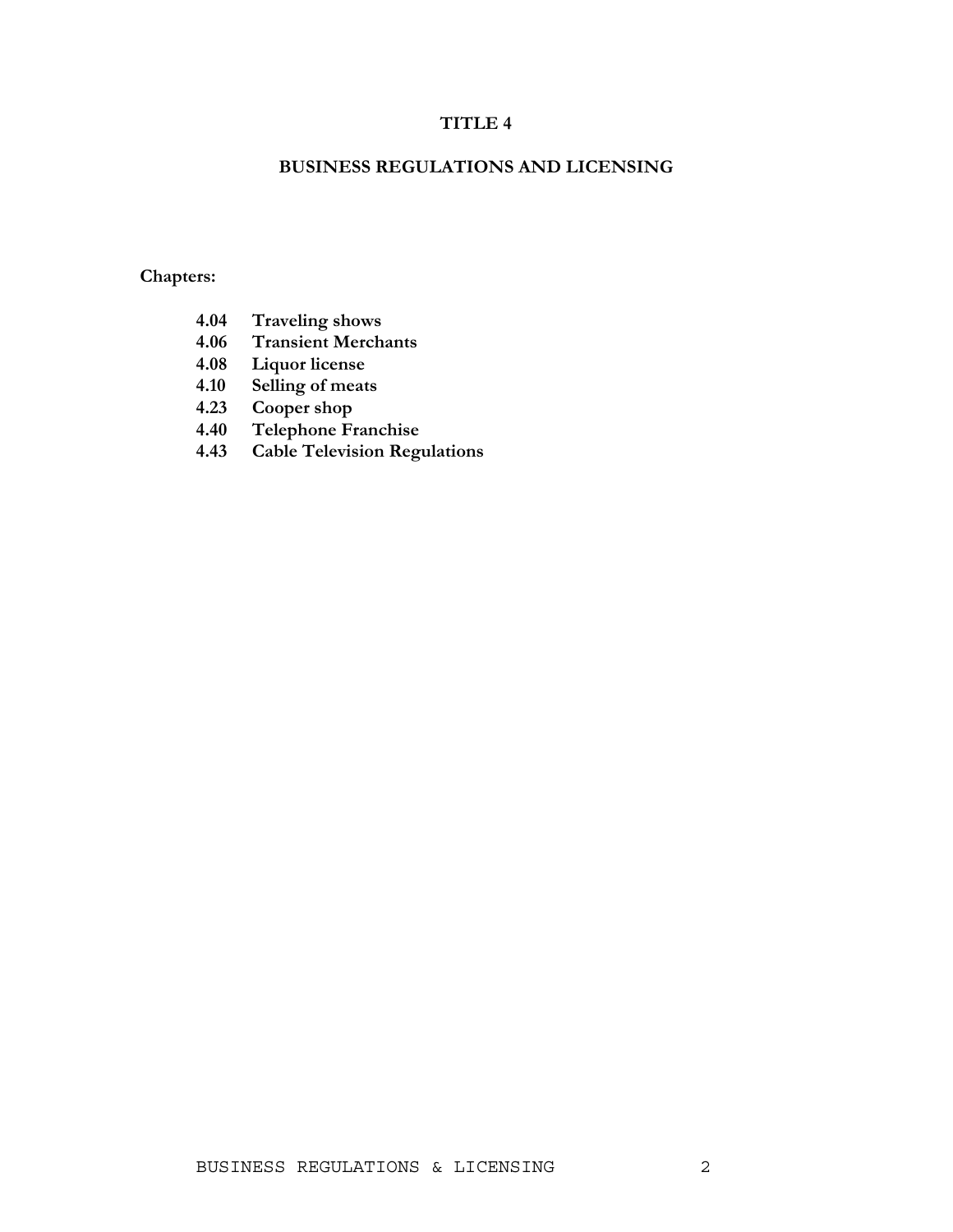#### **TRAVELING SHOWS**

**Sections:** 

- **4.04.010 License required for circus, traveling shows**
- **4.04.020 License required for side show or performances**
- **4.04.030 License required for small shows**
- **4.04.040 How to obtain license**

**4.04.010 License required for circus, traveling shows.** That every person who shall within the corporate limits of said town within a tent or under canvas, exhibit for fee or reward, any traveling show, circus or menagerie or exhibition of any kind, without first paying to the Treasurer of said town a license fee of not less than three nor more than ten dollars for each day's exhibition thereof and upon failure so to do, shall become liable for and forfeit to said town a fine penalty and forfeiture of not less than five nor more than fifteen dollars to be recovered according to law. (Ord. 3, S1, Sept. 5, 1892)

**4.04.020 License required for side shows or performances.** Every person who shall exhibit to public view a side show or performance in connection with a circus or menagerie or as a part of said circus or menagerie, or independent concern within the corporate limits of said town for fee or reward, shall pay to the Treasurer of said town a license fee of not less than one nor more than ten dollars for each days exhibiting in said town, and upon failure to pay said license fee, shall become liable for and forfeit to said town a fine penalty and forfeiture of not less than five nor more than fifteen dollars to be recovered according to law. (Ord. 3, S2, Sept. 5, 1892)

**4.04.030 License required for small shows.** Any person or persons who shall exhibit to public view any show of a less character than a circus or menagerie, or exhibit any wax figures panoramas, magic lanterns, tableaux, or to perform any wire dancing or perform any feats on ropes, or slight of hand, or to have any musical or theatrical performance or entertainment of any kind for gain or profit, shall pay to the Treasurer of said town a license fee of not less than one nor more than three dollars per day for each day's exhibiting within the corporate limits of said town, and upon failure so to do shall forfeit to said town a fine penalty and forfeiture in any sum not less than five dollars nor more than ten dollars, to be recovered according to law.

Provided however that lectures on scientific, historical and religious subjects and the apparatus for the illustration of the same, and performances for charitable purposes are not within the provisions of this section. (Ord. 3, S3, Sept. 5, 1892) (Ord. 3, S1, Feb. 17, 1884)

**4.04.040 How to obtain license.** Every person desiring to obtain a license under this Chapter shall pay to the Treasurer the amount, required of him and take his receipt therefore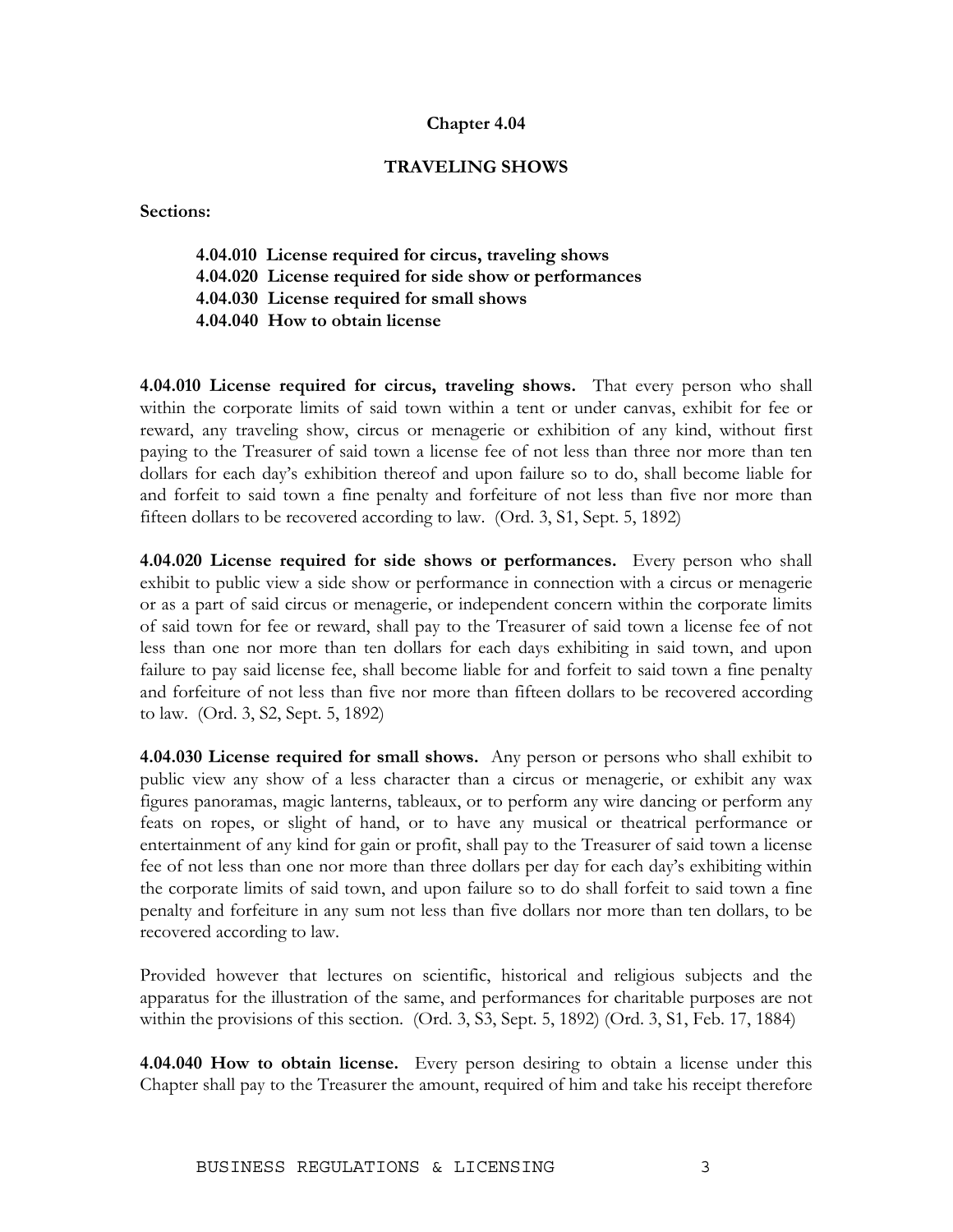and upon presentation of this receipt the Clerk shall issue the license to the applicant. (Ord. 3, S6, Sept. 5, 1872)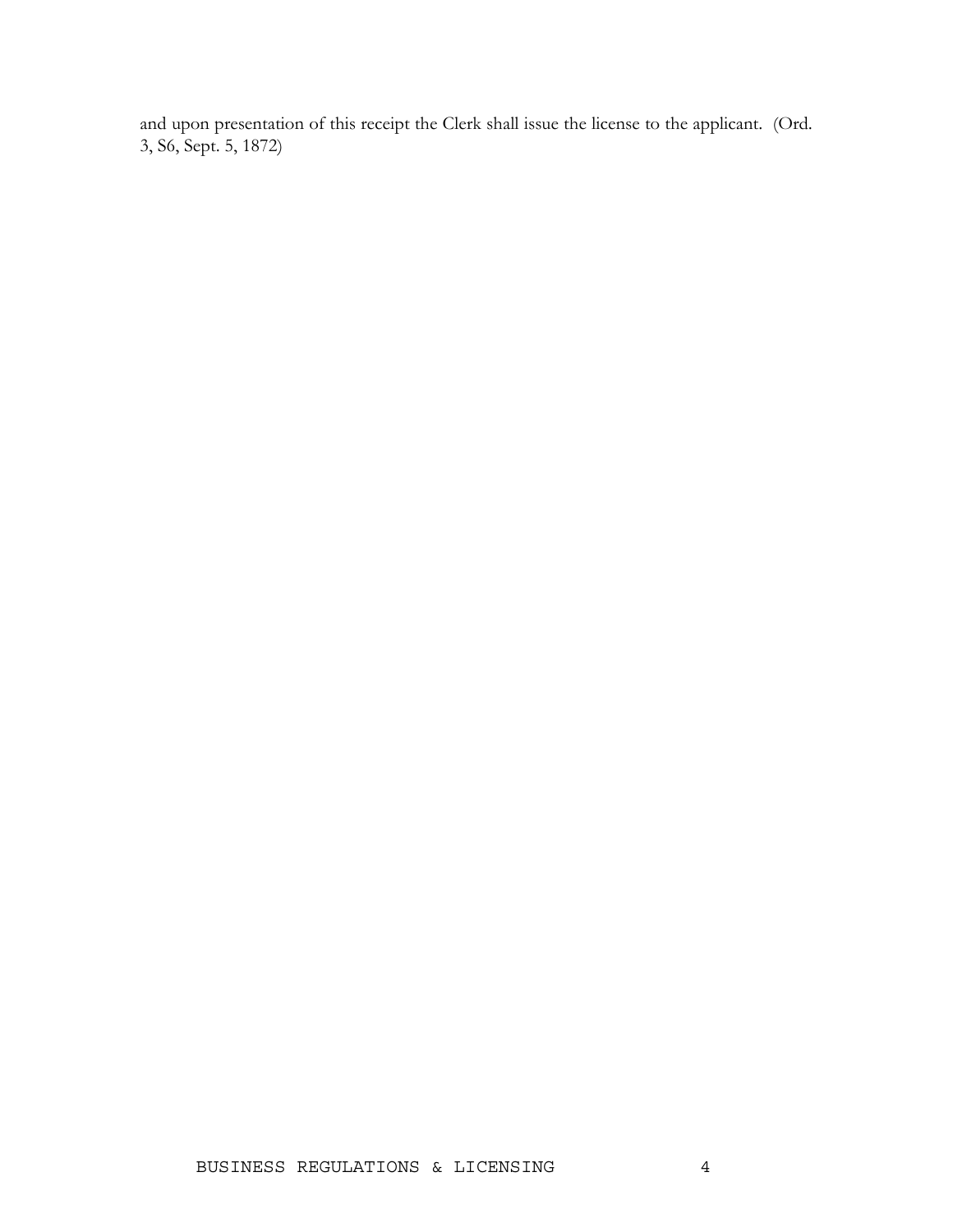#### **TRANSIENT MERCHANTS**

**Sections:** 

**4.06.010 Peddlers, license required 4.06.020 Auctioneers, license required 4.06.030 How to obtain license** 

**4.06.010 Peddlers, license required.** Every person not a bonifide resident of said town and not having a regular place of business therein, who shall desire to sell goods, wares, or merchandise of any kind either at retail or wholesale shall be deemed a peddler within the meaning of this section, and shall pay for the privilege of selling such goods, wares or merchandise within the corporate limits of said town the sum of two dollars for a wholesale peddler and one dollar for a retail peddler for each day such sales may continue, to the Treasurer of said town and upon failure so to do, shall forfeit to said town a fine, penalty and forfeiture of not less than two nor more than five dollars for each day's so selling without license to be recovered according to Law provided however that nothing in this section shall prohibit any person from selling farm products of any kind without license. (Ord. 3, S4, Sept. 5, 1872) (Ord. 5, S5, July 10, 1884) (Ord. 3, S3, Feb. 17, 1884)

**4.06.020 Auctioneers, license required.** Any transient person desiring to sell goods, wares, or merchandise of any kind, at auction within the corporate limits of said town shall pay to the Treasurer thereof for such privilege the sum of two dollars per day for each day such sales shall continue, and upon failure so to do shall become liable for and forfeit to said town a fine penalty and forfeiture of not less than five nor more than ten dollars for each day's selling without license to be recovered according to Law. (Ord. 3, S5, Sept. 5, 1872) (Ord. 5, S5, July 10, 1884) (Ord. 3, S3, Feb. 17, 1884)

**4.06.030 How to obtain license.** Every person desiring to obtain a license under this Chapter shall pay to the Treasurer the amount, required of him and take his receipt therefor and upon presentation of this receipt the Clerk shall issue the license to the applicant. (Ord. 3, S6, Sept. 5, 1872)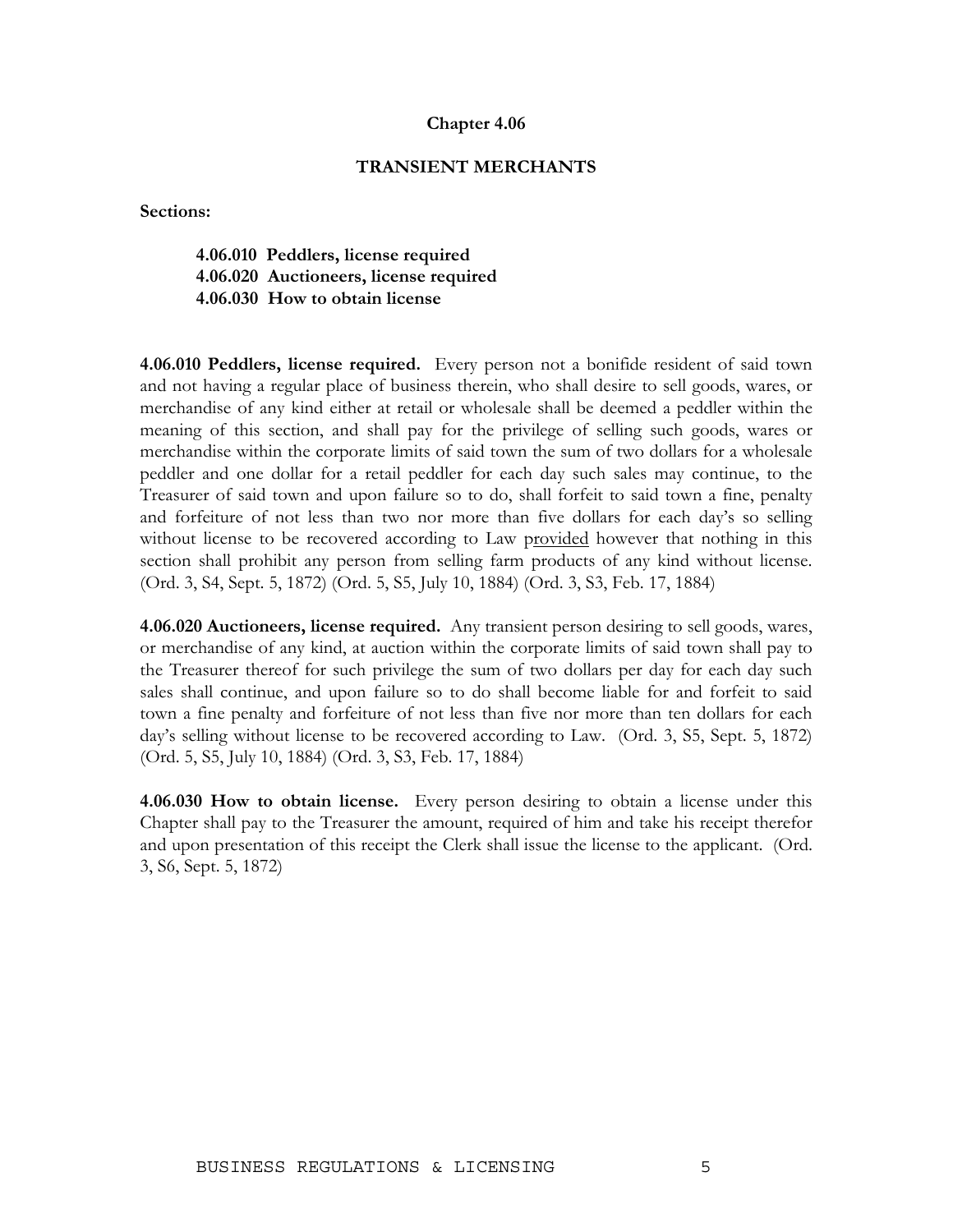#### **LIQUOR LICENSE**

**Sections:** 

**4.08.010 License required for the sale of liquor/penalty 4.08.020 Who may be licensed 4.08.030 How to obtain a license 4.08.040 Contents of and restrictions on license** 

**4.08.010 License required for the sale of liquor/penalty.** Be it ordained by the Town Board of Trustees for the incorporated town of Birdseye, Indiana that any person who shall sell or barter, for gain or profit within the corporate limits of said town, any spirituous, vinous, malt or other intoxicating liquors, in less quantity than a quart at a time without first obtaining a license as herein after provided, shall become liable for and forfeit to said town a fine penalty and forfeiture of one hundred dollars (\$100.00) for each day's so selling without license, to be recovered according to law. (Ord. Unnumbered, minutes, March 2, 1897) (Jan. 23, 1894 minutes) (Ord. 6, S1, Nov. 14, 1892) (Ord. 5, S1, July 10, 1884) (Ord. 3, S5, Feb. 17, 1884)

**4.08.020 Who may be licensed.** Any male person who is twenty-one years of age and of good character as to sobriety and good habits, may be licensed to sell spirituous, vinous, malt or other intoxicating liquors, within the corporate limits of said town, upon proper application as hereinafter provided. (Ord. 6, S2, Nov. 14, 1892) (Ord. 5, S2, July 10, 1884) (Ord. 3, S4, Feb. 17, 1884)

**4.08.030 How to obtain a license.** Any person desiring a license to sell spirituous, vinous, malt or other intoxicating liquor within the corporate limits of said town, shall first make a written application to the Town Board of Trustees, for such license which application must definitely describe the lot or lots or the metes and bounds of the land upon which, said intoxicating liquors are to be sold.

A notice of such application for a license must be posted in three public places in said town at least thirty days before said license shall be issued.

After due deliberation and consideration of all remonstrances, that may be made against such application for a license, the Town Board may issue a written permit (given under seal of said town) to said applicant, to sell spirituous, vinous, malt or other intoxicating liquors as herein provided, for a period of one year. The applicant on receiving said permit shall pay to the Treasurer of said town a license fee of one hundred twenty-five dollars (\$125.00) taking his receipt for the same, for which receipt the Clerk shall issue a license as herein provided. (June 5, 1901 minutes) (Dec. 6, 1898 minutes) (Dec. 15, 1896 minutes) (Oct. 2, 1893 minutes) (Ord. 6, S3, Nov. 14, 1892) (Ord. 5, S2, July 10, 1884) (Ord. 3, S4, Feb. 17, 1884)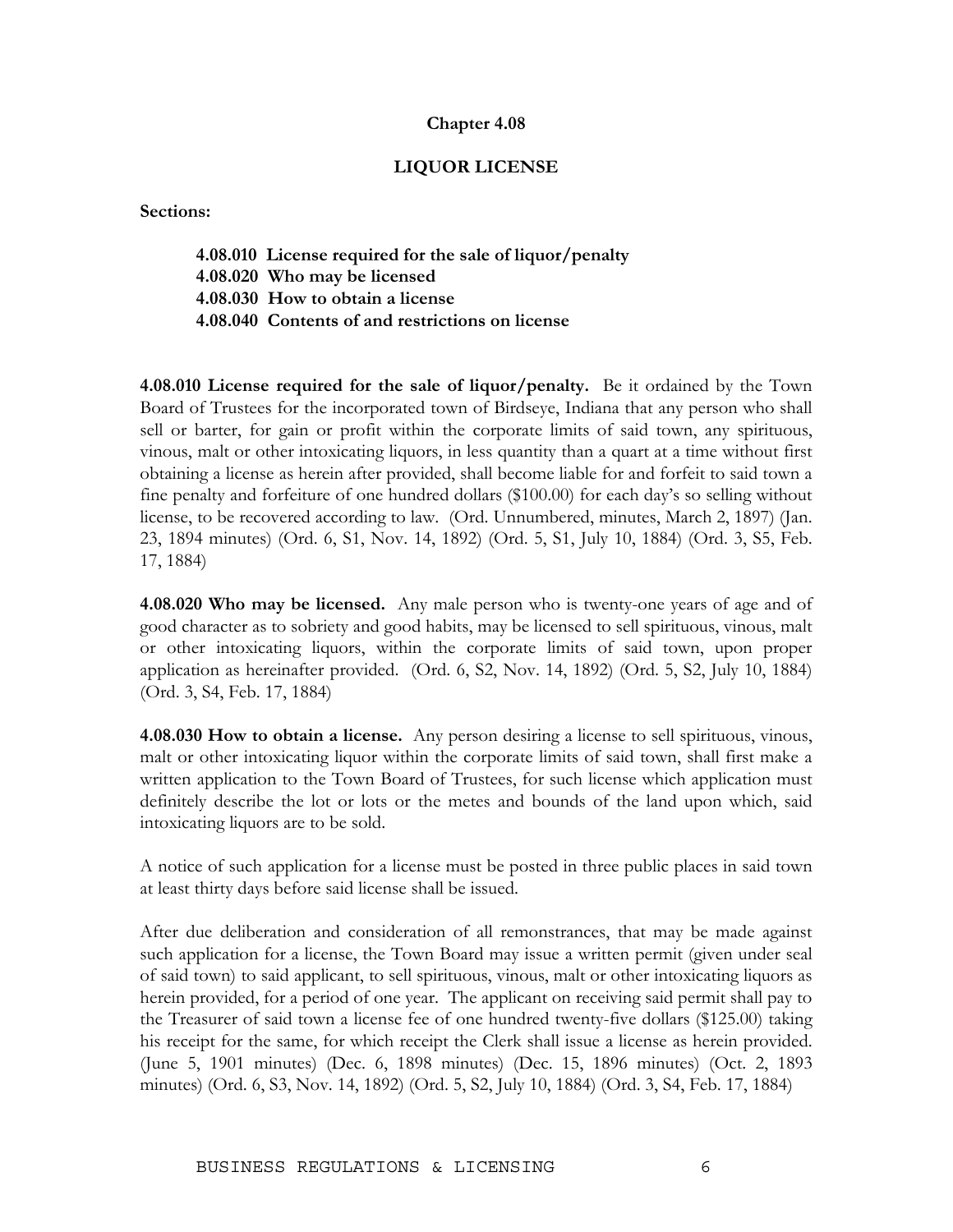**4.08.040 Contents of and restrictions on license.** No liquor license can be issued for a greater or less period than one year. Every license shall specify the lot or lots upon which such liquors are to be sold. No liquor license shall be valid for the sale of intoxicating liquors on any other lot or lots, or land, other than is described therein.

Any person or persons who shall at any time hereafter this date, make application for license to sell liquor shall with said application deposit the sum of five dollars (\$5.00) with the Treasurer of the Town. Which if said applicant should for any cause fail to take out license the amount deposited shall be forfeiture to said town, to cover cost of advertisement. Now if applicant has made his application in good faith and proceeds to take out license the fee above mention shall be allowed as full license.

No license fee can be paid by installments. A duplicate of each liquor license shall be recorded in the records of the Town. Nothing in this ordinance shall conflict with the valid license now in force, issued under Ordinance No. 6 (Approved by the Town Board of Trustees of said town, Feb. 17, 1884) which is hereby amended. It is further ordered by the Town Board of Trustees for said town, that all ordinances or parts of ordinances conflicting herewith are hereby amended. (Ord. Unnumbered, Aug. 7, 1902) (Ord. 6, S4, Nov. 14, 1892)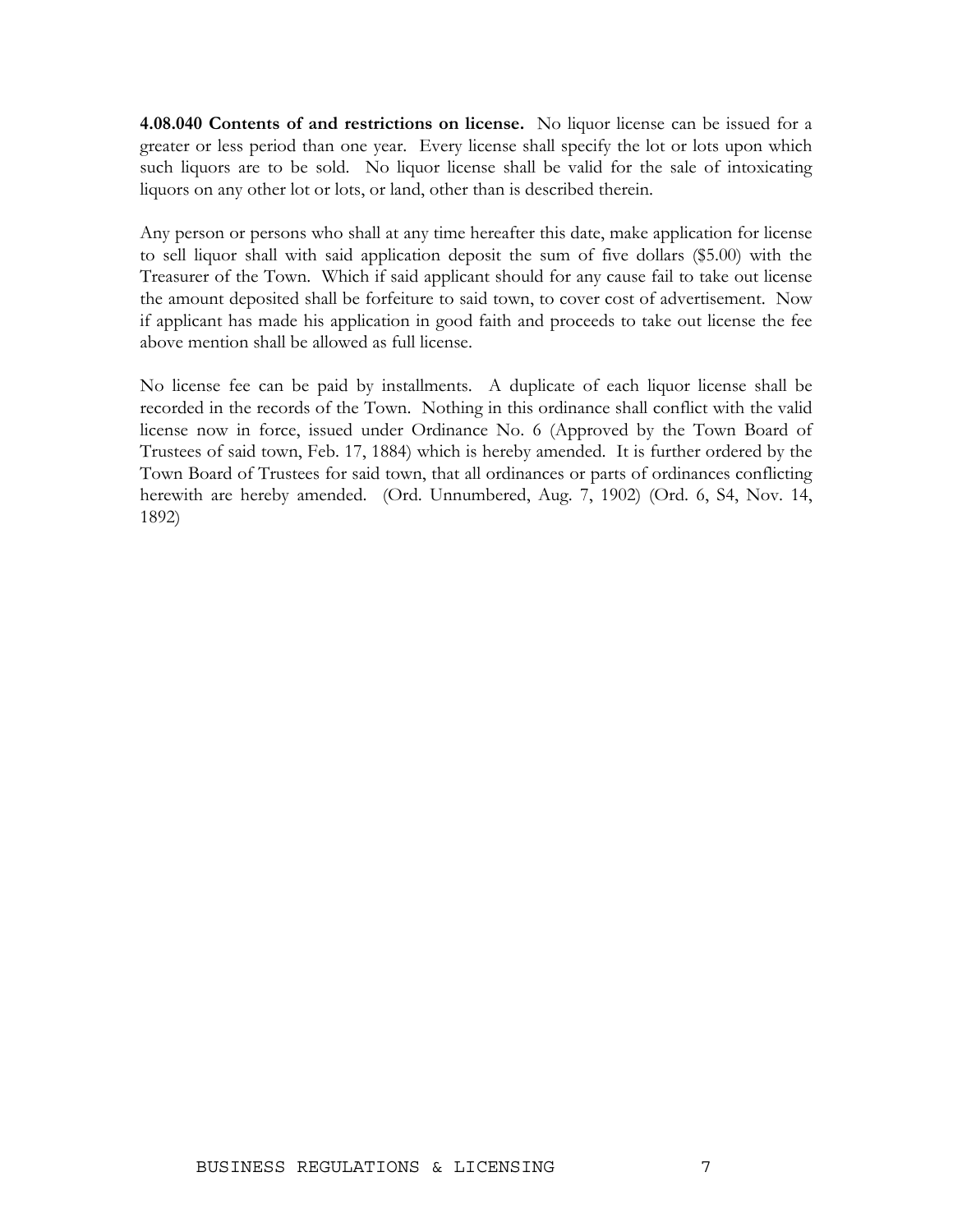### **SELLING OF MEATS**

**Sections:** 

### **4.10.010 License required 4.10.020 Penalty for violation**

**4.10.010 Licensed required.** That any person or persons engaged in the selling of fresh or unsalted meats in small quantities better known as a retail meat shop shall pay a license of \$15.00 dollars per year. (Ord. unnumbered, Dec. 6, 1910)

**4.10.020 Penalty for violation.** Any persons violating the provisions of this ordinance shall be fined one \$1.00 dollar per day for each and every day. (Ord. unnumbered, Dec. 6, 1910)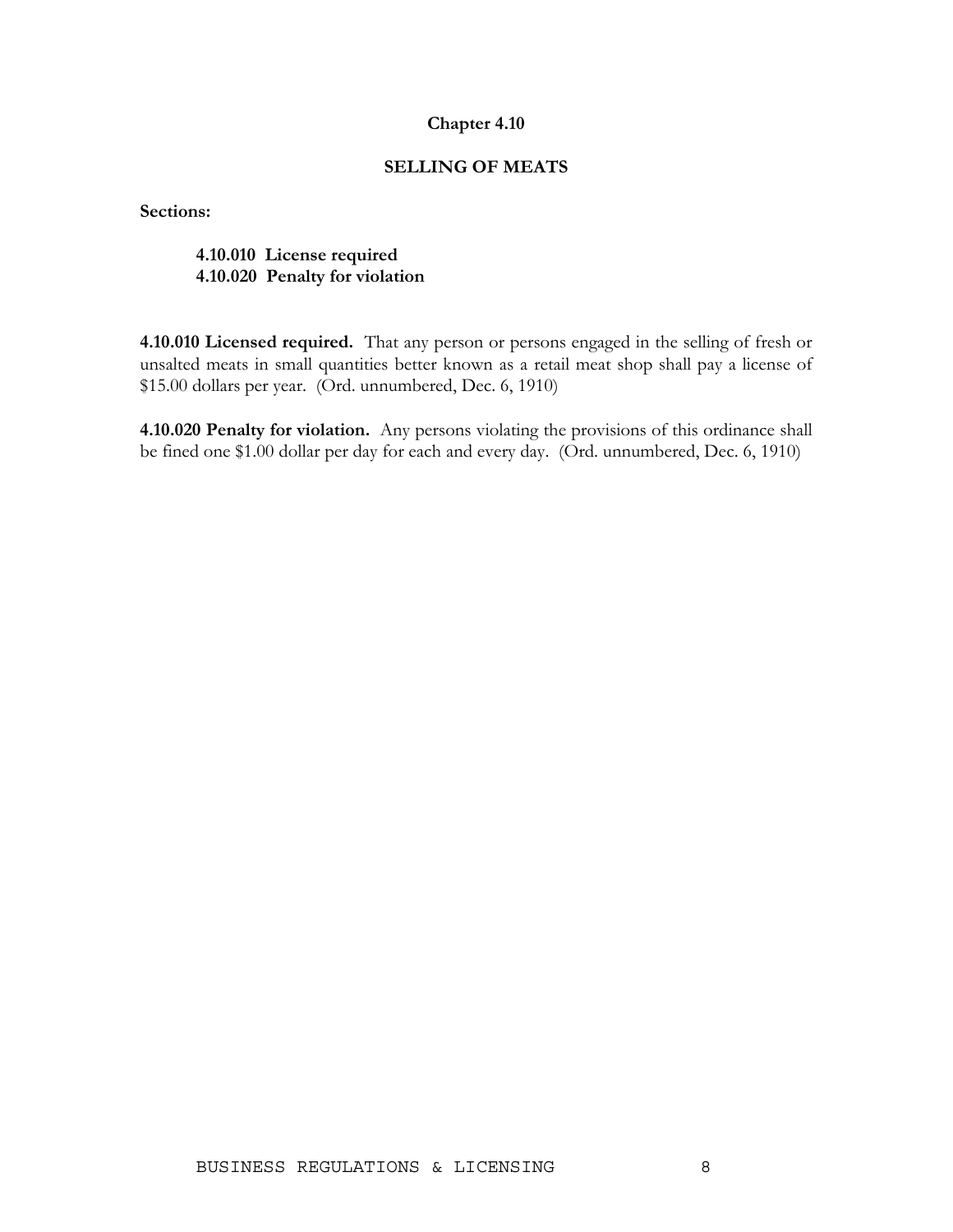### **COOPER SHOP**

**Sections:** 

#### **4.23.010 Establishment**

**4.23.010 Establishment.** That any person operating or performing or allow any person carry on any such work as described here below that is as where it shall be prohibited by the town of Birdseye, to establish a cooper shop or any other work where there is fire used to do such work in a room where there is a wooden floor or where there are any person or persons living staying or sleeping. (Ord. 13, July, 1900)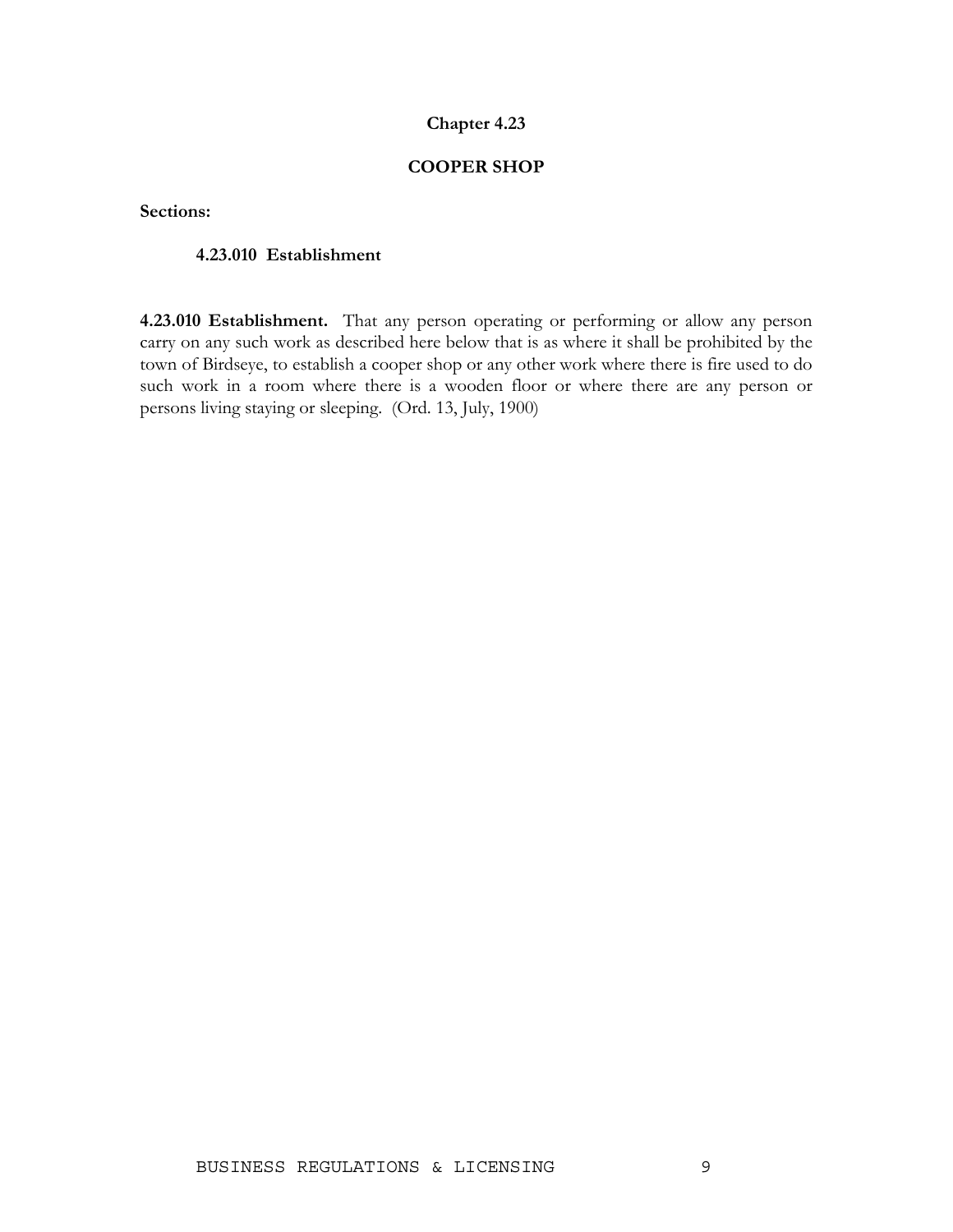### **TELEPHONE FRANCHISE**

#### **Sections:**

### **4.40.010 Cumberland Telephone and Telegraph Company**

#### **4.40.010 Cumberland Telephone and Telegraph Company.**

- (1) That the Cumberland Telephone and Telegraph Company, it's successors and assigns, be and the same are hereby granted the rights and authority to construct and maintain its telephone poles, wires, and fixtures necessary to operate a telephone exchange, along and over the highways, streets and alleys of said town of Birdseye, Dubois County Indiana. (Ord. unnumbered, S1, May 26, 1902)
- (2) The said poles, wires and fixtures shall be erected in a safe, substantial manner, and shall be so placed as not to interfere with the use of said public highways for the purposes of travel thereon, nor to obstruct any passway, gateway or gutter in said town. (Ord. unnumbered, S2, May 26, 1902)
- (3) That the said Cumberland Telephone and Telegraph Company it's successors and assigns shall indemnify said town of Birdseye, Dubois County, Indiana and hold it harmless from any and all damages which may arise by reason of the presence of said poles, wires and fixtures. (Ord. unnumbered, S3, May 26, 1902)
- (4) That the said Board of Trustees of the said town of Birdseye, Dubois, Indiana shall have the privilege to attach its fire alarm wires to any of said poles free of charge, provided the same are so located as not to interfere with said companys use of said poles and that said telephone company furnish one telephone free of rental to offices of said town of Birdseye in connection with said exchange where established. (Ord. unnumbered, S4, May 26, 1902)
- (5) The Cumberland Telephone and Telegraph may assign or transfer said franchise. (Ord. unnumbered, S5, May 26, 1902)
- (6) All ordinances or parts of ordinances coming in conflict herewith are hereby repealed. (Ord. unnumbered, S6, May 26, 1902)
- (7) It is not intended to grant any exclusive right or privilege by this ordinance and the said Board of Trustees reserves the power to grant to any individual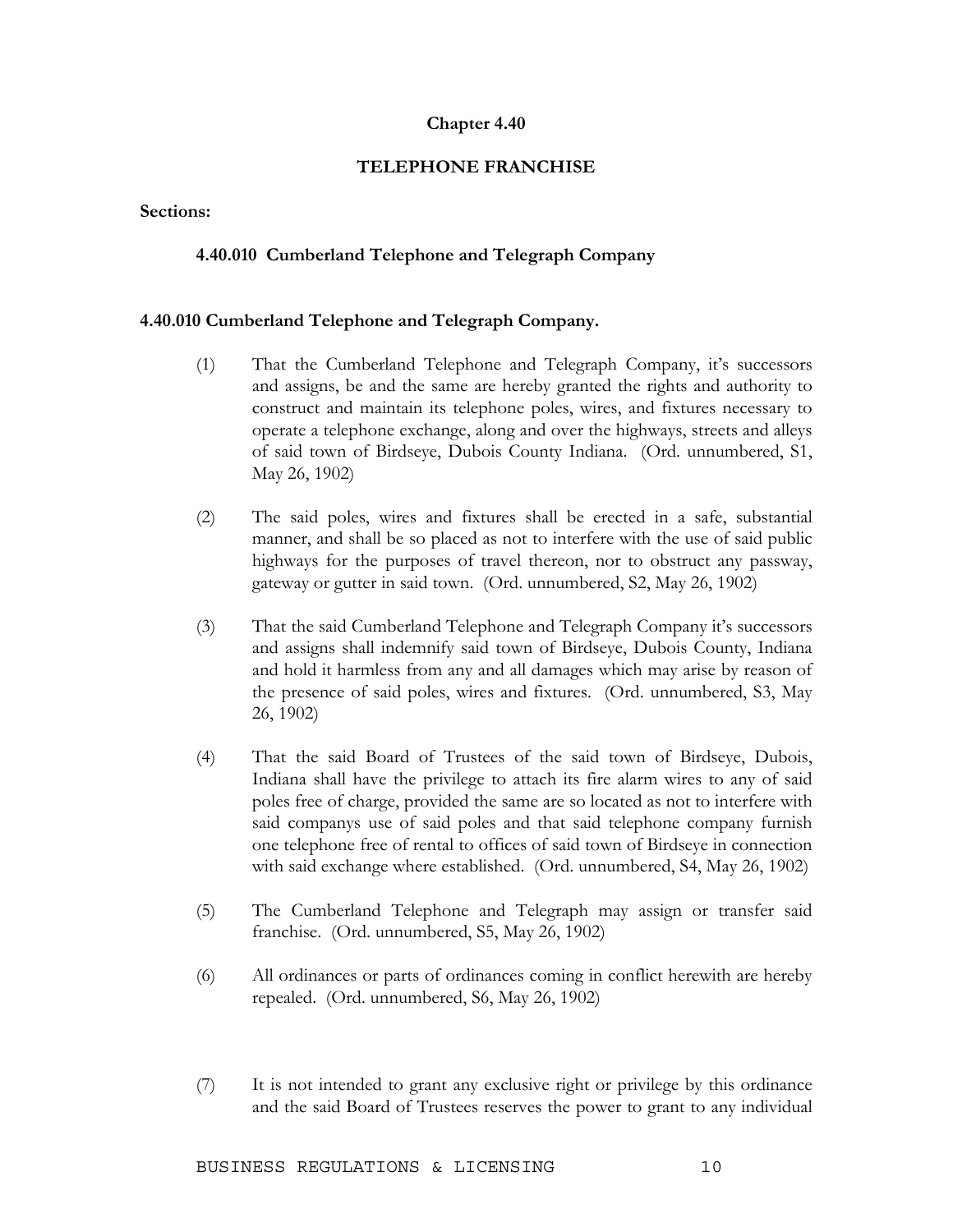or corporation similar rights, powers and privileges herein granted to the Cumberland Telephone and Telegraph Co. (Ord. unnumbered, S7, May 26, 1902)

- (8) This ordinance shall be in effect from and after its passage and the filing with the Chairman of the Board of Trustees of said town official notice of acceptance of the terms and condition hereof by said Cumberland Telephone and Telegraph Company. (Ord. unnumbered, S8, May 26, 1902)
- (9) All poles, wires, and fixtures erected by virtue of this ordinance shall be done under the supervision and subject to the approval the Board of Trustees and it shall be the duty of said board to see that provisions of this ordinance are faithfully complied with. (Ord. unnumbered, S9, May 26, 1902)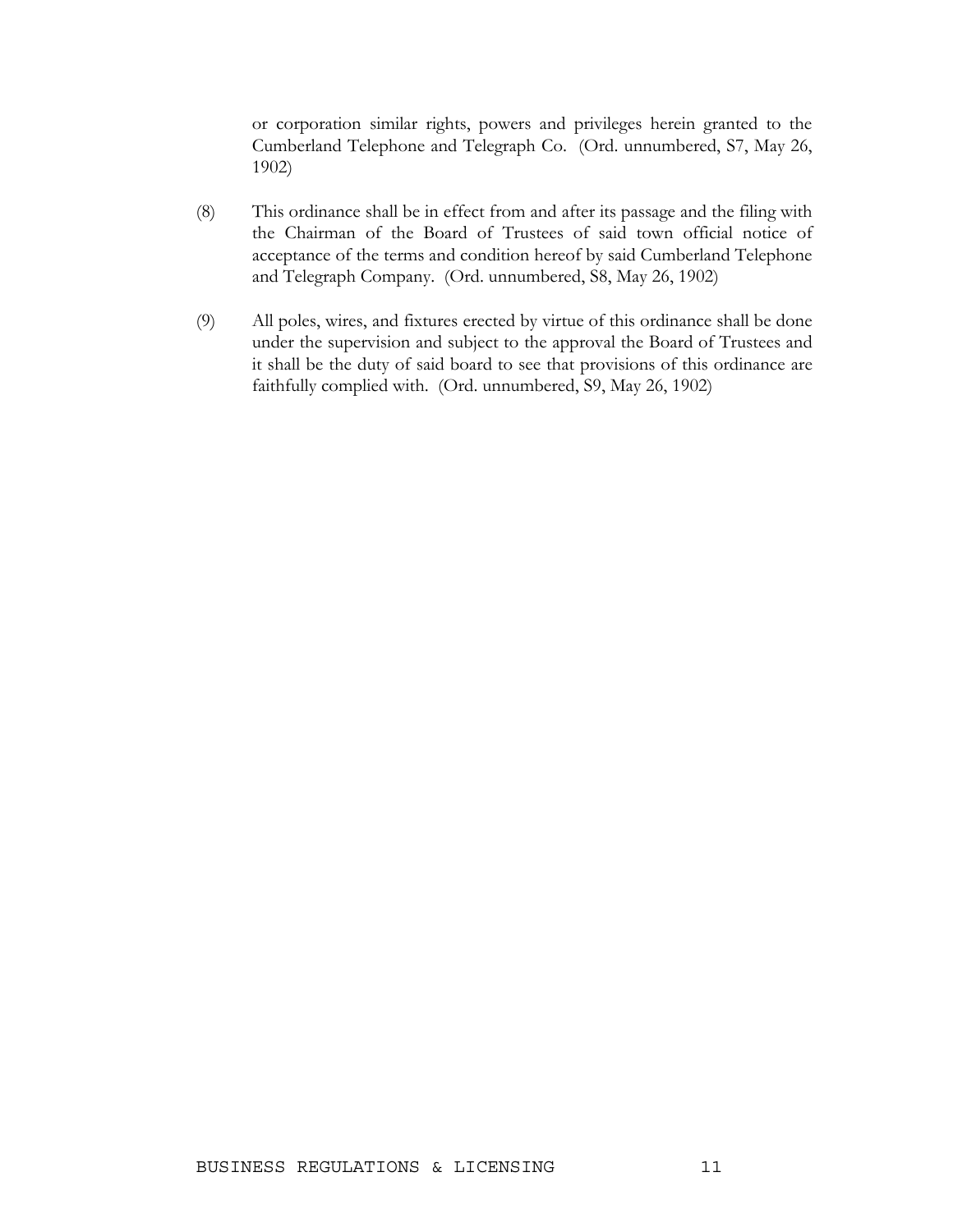### **CABLE TELEVISION REGULATIONS**

**Sections:** 

| 4.43.010 | Purpose                                      |
|----------|----------------------------------------------|
| 4.43.020 | <b>Definitions</b>                           |
| 4.43.030 | <b>Ordinance – Grant of Franchise</b>        |
| 4.43.040 | <b>Compliance – Required Generally</b>       |
| 4.43.050 | Compliance - National Electrical Safety Code |
| 4.43.060 | Compliance – FCC Rules and Regulations       |
| 4.43.070 | <b>Modifications of FCC Rules</b>            |
| 4.43.080 | <b>Transfer</b>                              |
| 4.43.090 | <b>Company Rules and Regulations</b>         |
| 4.43.100 | Franchise - Term                             |
| 4.43.110 | Franchise - Renewal                          |
| 4.43.120 | <b>System Construction and Maintenance</b>   |
| 4.43.130 | <b>Construction Schedule</b>                 |
| 4.43.140 | <b>Line Extension</b>                        |
| 4.43.150 | Town rights                                  |
| 4.43.160 | <b>Publication Costs and Legal Fees</b>      |
| 4.43.170 | Payments to the Town                         |
| 4.43.180 | <b>Rates and Charges-Designated</b>          |
| 4.43.190 | <b>Rates and Charges-Change</b>              |
| 4.43.200 | Recordkeeping                                |
| 4.43.210 | <b>Service Procedures</b>                    |
| 4.43.220 | <b>Protection of Privacy</b>                 |
| 4.43.230 | <b>Program Content Restrictions</b>          |
| 4.43.240 | Liability and Indemnification                |
| 4.43.250 | <b>Activities Prohibited</b>                 |
| 4.43.260 | Repealer                                     |
| 4.43.270 | <b>Severability Clause</b>                   |
| 4.43.280 | <b>When Effective</b>                        |
|          |                                              |

#### **4.43.010 Purpose.**

- (1) The purpose of this ordinance is to provide regulatory provisions of the cable television system in the Town of Birdseye, Indiana. (Ord. 89-02, S1A, May 11, 1989)
- (2) This ordinance shall be known and may be cited as the "Birdseye Cable Television Regulatory Ordinance." (Ord. 89-02, S1B, May 11, 1989)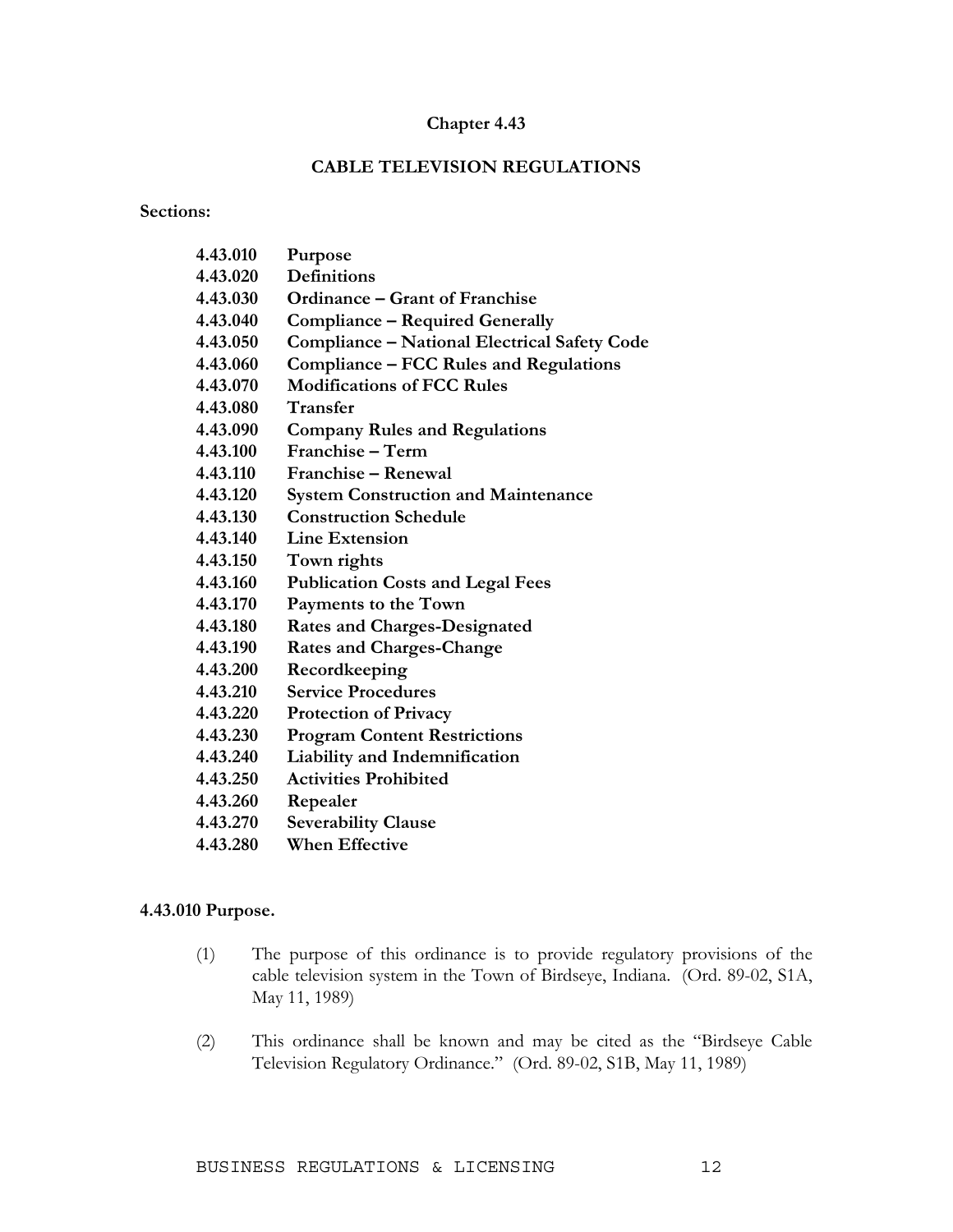**4.43.020 Definitions.** For the purpose of this Ordinance the following terms, phrases, words and derivations shall have the meaning given in this section.

- (1) "Company" means Country Cable Systems, Inc., an Indiana Corporation with its offices in Kouts, Indiana, the grantee of rights under this regulatory ordinance. (Ord. 89-02, S2A, May 11, 1989)
- (2) "Federal Communications Commission" or "FCC" means that federal agency constituted by the Communications Act of 1934 and as amended. (Ord. 89-02, S2B, May 11, 1989)
- (3) "Gross Subscriber Revenues" means only those revenues derived from the monthly service charges paid by subscribers located within the Town for regular cable television reception service, which service includes only the transmission of broadcast signals and the programming presented on the required access and originations channels, if any. Gross Subscriber Revenues shall not include any revenues received:
	- A. As reimbursement of expense in the operation of any access channels;
	- B. As advertising payments;
	- C. From the leasing of cable channels;
	- D. From programs for which a per-channel, per program, or tier charge is made; and
	- E. From furnishing other communications and non broadcast services, either directly or as a carrier for another party, or any other income derived from the system. Gross subscriber revenues shall also not include revenues received as installation charges and fees for reconnections, inspections, repairs, or modifications of any installments. (Ord. 89-02, S2C, May 11, 1989)
- (4) "Person" means any person, firm, partnership, association, corporation, company, or organization of any kind. (Ord. 89-02, S2D, May 11, 1989)
- (5) "System" means the lines, fixtures, equipment, attachments, and appurtenances thereto which are used in the construction, operation, and maintenance of the cable television system authorized in this Ordinance. (Ord. 89-02, S2E, May 11, 1989)

**4.43.030 Ordinance – Grant of Franchise.** This regulatory Ordinance which grants to the Company the nonexclusive right to construct, operate, and maintain a cable television system in the Town, was passed and adopted by the Town Board after a full, open, and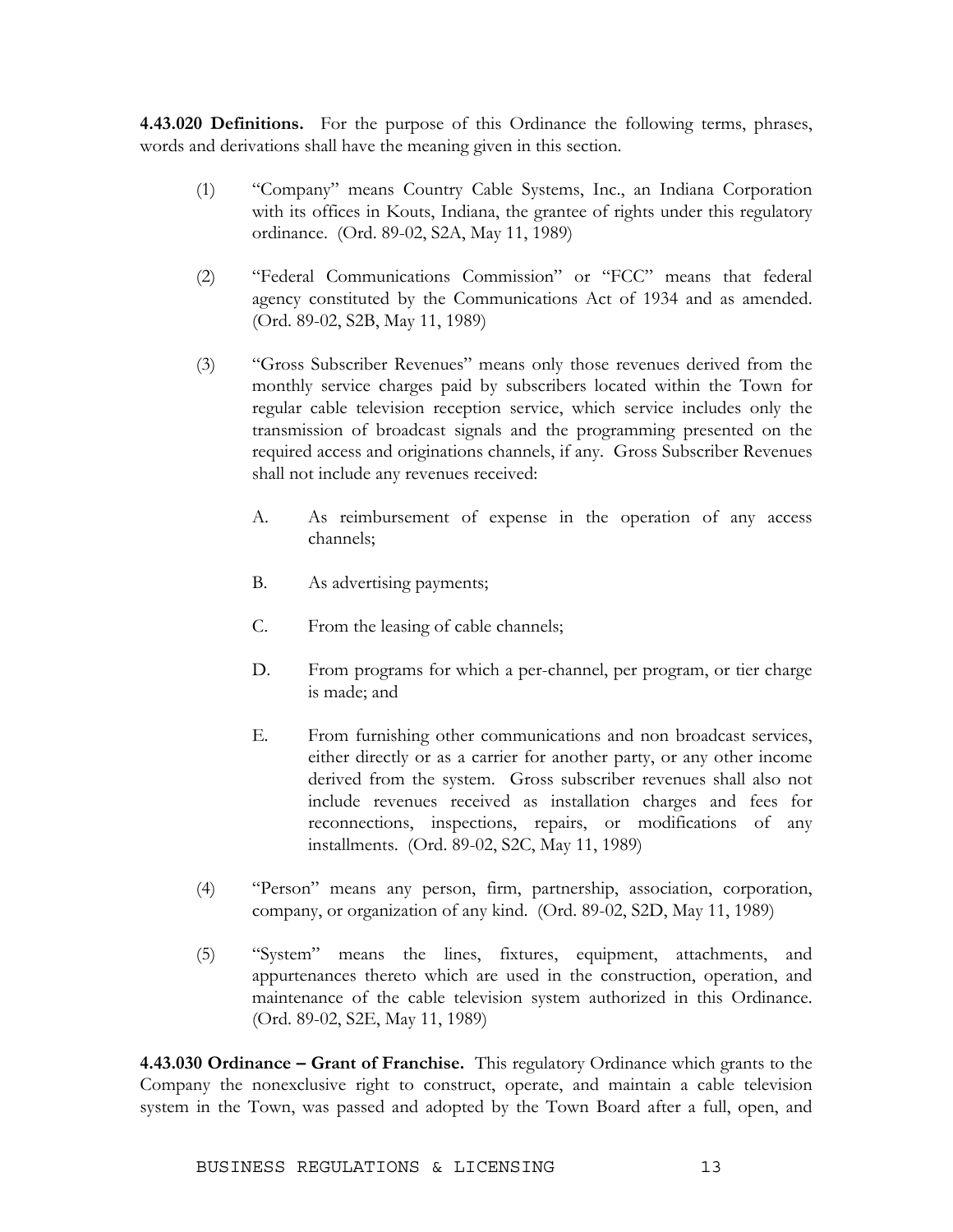public proceeding. Said proceeding was held after public notice was given and afforded all interested parties the opportunity to comment. Therefore, the Town grants to the Company a nonexclusive franchise, right and privilege to construct, erect, operate, modify, and maintain, in, upon, among, across, above and over and under the highways, streets, alleys, sidewalks, public ways, and public places now laid out or dedicated and all extensions thereof, and additions thereto, in the Town, for poles, wires, cables, underground conduits, manholes, and other television conductors and fixtures necessary for the maintenance and operation in the Town of a cable television system for the purpose of distributing television and radio signals, and other electronic impulses in order to furnish television and radio programs, data, telephone and various communications and other electronic services to the public. The right so granted includes the right to use and occupy said streets, alleys, public ways, and public places and all manner of easements for the purpose set forth in this Ordinance. (Ord. 89-02, S3, May 11, 1989)

**4.43.040 Compliance – Required Generally.** The company shall, at all times during the life of this regulatory Ordinance, be subject to all lawful exercise of the police power by the Town and to such reasonable regulation as the Town shall hereafter by resolution or ordinance provide. The construction, operation, and maintenance of the system by the company shall be in full compliance with such portions of the National Electrical Safety Code as may be applicable and in full compliance with all applicable rules and regulations of the Federal Communications Commission, the Town, or any other agency of the State or the United States, which may hereafter acquire jurisdiction of the operations of the company authorized in this ordinance. (Ord. 89-02, S4, May 11, 1989)

**4.43.050 Compliance – National Electrical Safety Code.** All facilities and equipment of the Company shall be constructed and maintained in accordance with the requirements of the National Electrical Safety Code. (Ord. 89-02, S5, May 11, 1989)

**4.43.060 Compliance – FCC Rules and Regulations.** The Company shall, at all times, comply with the rules and regulations of the FCC governing CATV operations. (Ord. 89-02, S6, May 11, 1989)

**4.43.070 Modifications of FCC Rules.** Consistent with the requirements of Rule 76.31 (a) (6) of the FCC, any modification of Rule 76.31 resulting in amendment thereto by the FCC, shall automatically be incorporated in this Ordinance by specific amendments thereto and by lawful action of the Town, within one year from the effective date of the FCC's amendment. (Ord. 89-02, S7, May 11, 1989)

**4.43.080 Transfer.** The Company shall not sell or transfer any rights granted under this Ordinance to another without written notice and approval by the Town; provided, that such approval shall not be unreasonably withheld if the Company, or assignee has filed with the Town an instrument duly executed, reciting the fact of such sale or assignment, accepting the terms of this Ordinance and agreeing to perform all conditions thereof. The Company shall have the right, without the consent of the Town, to assign or transfer this franchise to a cooperation owned by the Company or to a limited partnership of which the Company is a partner, general partner or affiliate. No consent by the Town Board shall be required for a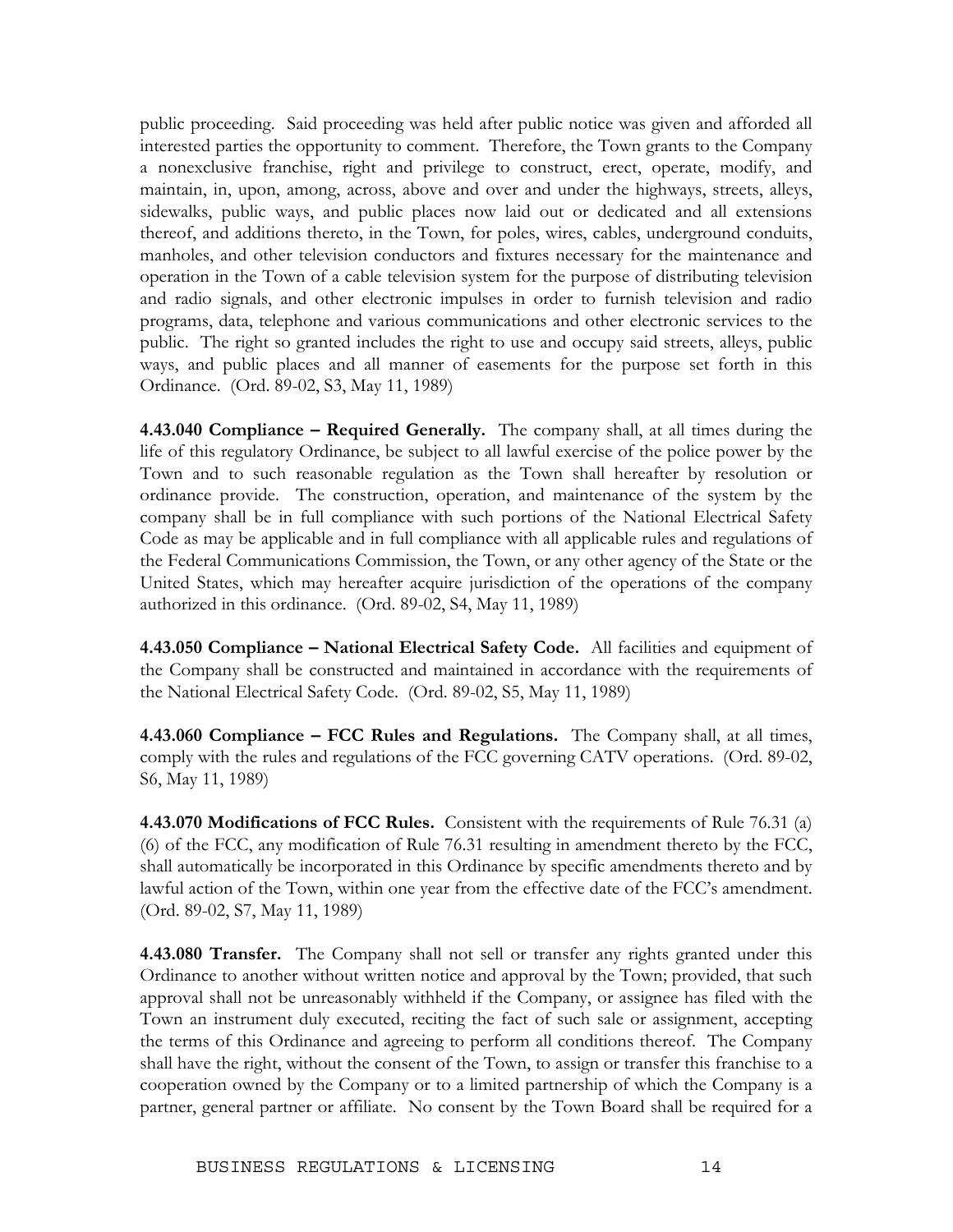transfer in trust, mortgage, or other financial instrument to secure an indebtedness of the Cable System or Company. (Ord. 89-02, S8, May 11, 1989)

**4.43.090 Company Rules and Regulations.** The Company shall have the authority to establish such rules, regulations, terms and conditions governing the conduct of its business as shall be reasonably necessary to enable the Company to exercise its right and perform its obligations under this Ordinance, and to assure an uninterrupted service to each and all subscribers. (Ord. 89-02, S9, May 11, 1989)

**4.43.100 Franchise – Term.** The franchise granted the Company in this Ordinance shall terminate twenty-five (25) years from date of grant, subject to renewal for additional twentyfive (25) year periods of duration on the same terms and conditions as contained in this Ordinance, and as are consistent with the requirements of Rule 76.31 of the FCC or as amended by the FCC. If Company has reasonably performed to the requirements and conditions of this Ordinance, the Town will not withhold granting a renewal of this franchise to the Company. (Ord. 89-02, S10, May 11, 1989)

**4.43.110 Franchise – Renewal.** The Company shall be a party to any such proceedings and any other proceedings in which its rights, privileges or interest would be affected and shall be fully entitled to such due process rights as may be available under applicable laws, ordinances, rules and regulations. (Ord. 89-02, S11, May 11, 1989)

### **4.43.120 System Construction and Maintenance.**

- (1) Upon grant of the franchise to construct and maintain a cable television system in the Town, and in furtherance of the Company's execution of contracts with public utility companies, the Company may obtain right-ofway permits from appropriate state, county and federal officials necessary to cross highways or roads to supply main trunk lines from the Company's receiving antennas. The Company shall construct its cable system using material of good and durable quality, and all work involved in the construction, installation, maintenance and repair of the cable system shall be performed in a safe, thorough and reliable manner. Any municipal property damaged or destroyed shall be promptly repaired or replaced by the Company. (Ord. 89-02, S12A, May 11, 1989)
- (2) In the event that the Town elects to alter or change the grade of any street, alley, or other public ways, the Company, upon notice by the Town shall remove, relay, or relocate its wires, cables, and other fixtures at the Company's own expense. (Ord. 89-02, S12B, May 11, 1989)
- (3) The Company shall, on the request of any person holding a building moving permit issued by the Town, temporarily raise or lower its wires to permit the moving of buildings. The expense of such temporary removal, raising, or lowering of wires shall be paid by the person requesting the same and the Company shall have the authority to require such payment in advance. The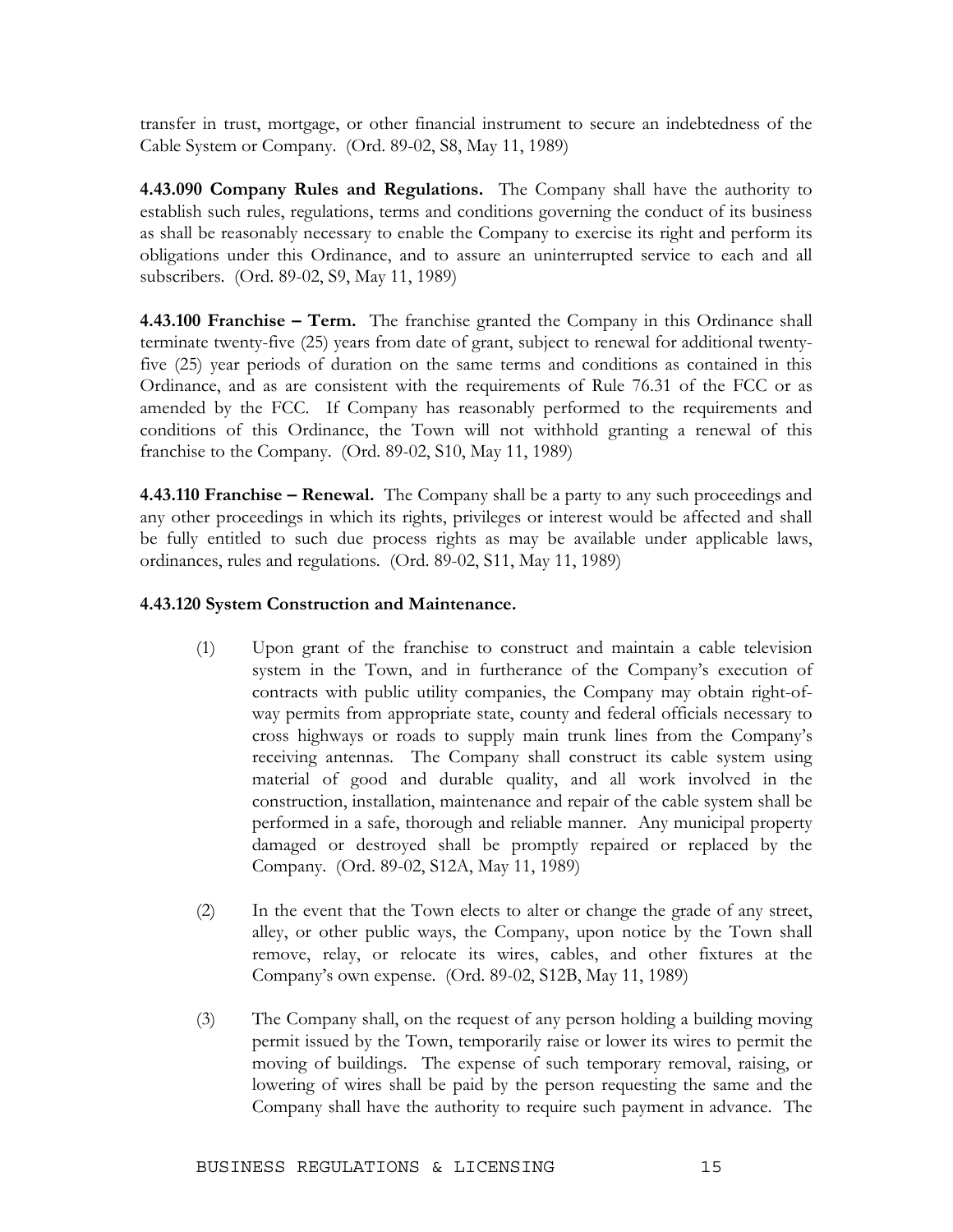Company shall be given not less than forty eight (48) hours advance notice to arrange for such temporary wire changes. (Ord. 89-02, S12C, May 11, 1989)

(4) The Company shall provide, upon request and without charge, service to any municipal buildings owned and operated by the Town and to any public elementary or secondary school if located in the town where cable is already installed to service others. This shall mean only an energized cable to such building. The cost of any internal wiring shall be borne by the institution. (Ord. 89-02, S12D, May 11, 1989)

**4.43.130 Construction Schedule.** The Company shall accomplish significant construction at least twenty percent (20%) within one (1) year after receiving FCC certification and other necessary federal approvals, and shall thereafter reasonably make cable service available to all residents of the Town, subject to the line extension provisions of Section 4.43.140, within two (2) years after receiving above federal approval. (Ord. 89-02, S13, May 11, 1989)

### **4.43.140 Line Extension.**

(1) It shall be the obligation of the Company to serve all residents of the Town except to the extent that density of homes, adverse terrain or other factors render providing service impracticable, technically unfeasible or economically noncompensatory to the Company.

 For the purposes of determining compliance with the provisions of this section, the Company shall extend service to new subscribers at the normal installation charge and monthly rate for customers of that classification where there are an average of forty-five (45) homes per each linear mile of new main cable construction. Extensions of service shall be required only on a basis which is reasonable and compensatory to the Company and as determined by the Company. (Ord. 89-02, S14, May 11, 1989)

### **4.43.150 Town Rights.**

- (1) Town Rules. The right is reserved by the Town to adopt, in addition to the provisions contained in this Ordinance, such additional regulations as it shall find necessary in the exercise of the police power; provided, that such regulations, by Ordinance or otherwise, shall be reasonable and not in conflict with the rights granted in this Ordinance, and shall not be in conflict with the applicable laws of the State or the United States, or any FCC regulations. (Ord. 89-02, S15A, May 11, 1989)
- (2) Emergency. In the case of any emergency, the Company shall, upon request of the Town, make available its facilities to the Town for emergency use during the emergency period. (Ord. 89-02, S15B, May 11, 1989)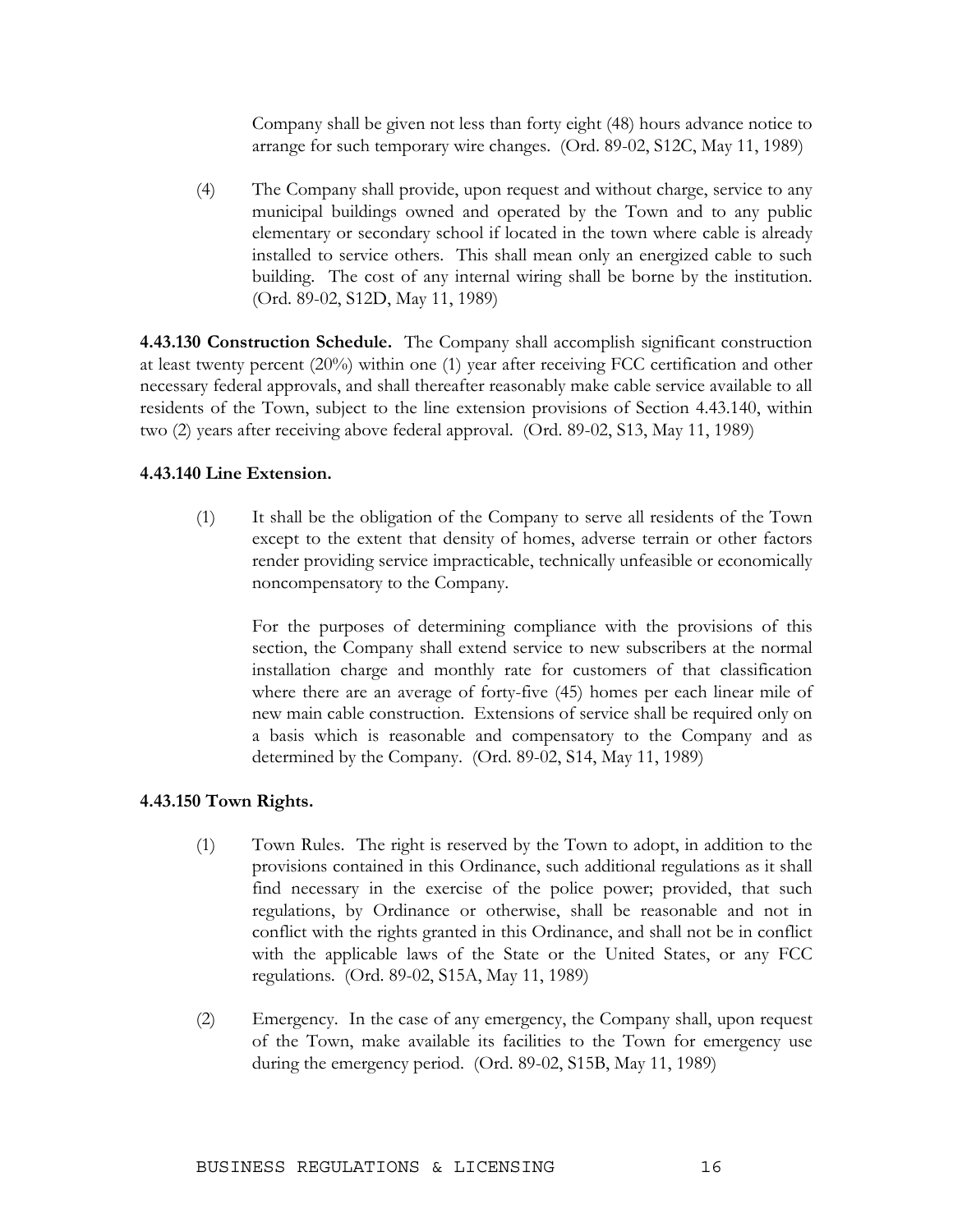- (3) Liability. The Town shall not be liable for any damage occurring to the property of the Company caused by employees of the Town in the performance of their duties. The Town shall not be liable for the interruption of service by actions of Town employees in the performance of their duties, nor shall the Town be held liable for the failure of the Company to be able to perform normal services due to other factors beyond the control of the Town. (Ord. 89-02, S15C, May 11, 1989)
- (4) No Property Right. Nothing in this Ordinance shall grant to the Company any right of property in the Town owned property. (Ord. 89-02, S15D, May 11, 1989)
- (5) Construction Approval by Town. The Town shall have the right to inspect the construction, operation and maintenance of the cable television system by the Company. (Ord. 89-02, S15E, May 11, 1989)
- (6) Correction of Defects. In the event the Company should violate any of the terms of this regulatory Ordinance, the Town shall immediately give to the Company, sixty (60) day's written notice to correct such violation and in the event the Company does not make such correction within sixty (60) days from the receipt of such written notice, the Town may make such correction itself and charge the cost of same to the Company, and the Company shall pay such charges. (Ord. 89-02, S15F, May 11, 1989)

**4.43.160 Publication Costs and Legal Fees.** The Company shall assume the costs of the publication of the Ordinance if such publication is required by law. A bill for publication costs shall be presented to the Company and said publication costs shall be paid at that time by the Company. The Town shall assume the costs of the Town Attorney and associated town legal fees. (Ord. 89-02, S16, May 11, 1989)

### **4.43.170 Payments to the Town.**

- (1) The Company shall, commencing one (1) year from the date of the first service, and during each year of operation, pay to the Town three percent (3%) of the annual gross subscriber revenues received by the Company for regular monthly cable television services rendered to customers located within the Town. At the time of this annual payment, the Company shall furnish to the Town a report showing the cable television systems annual gross subscriber revenue for the period that payment is being made. (Ord. 89-02, S17A, May 11, 1989)
- (2) All payments as required by the Company to the Town shall be made semiannually and shall be due forty-five (45) days after the close of the six (6) month period. (Ord. 89-02, S17B, May 11, 1989)

### **4.43.180 Rates and Charges—Designated.**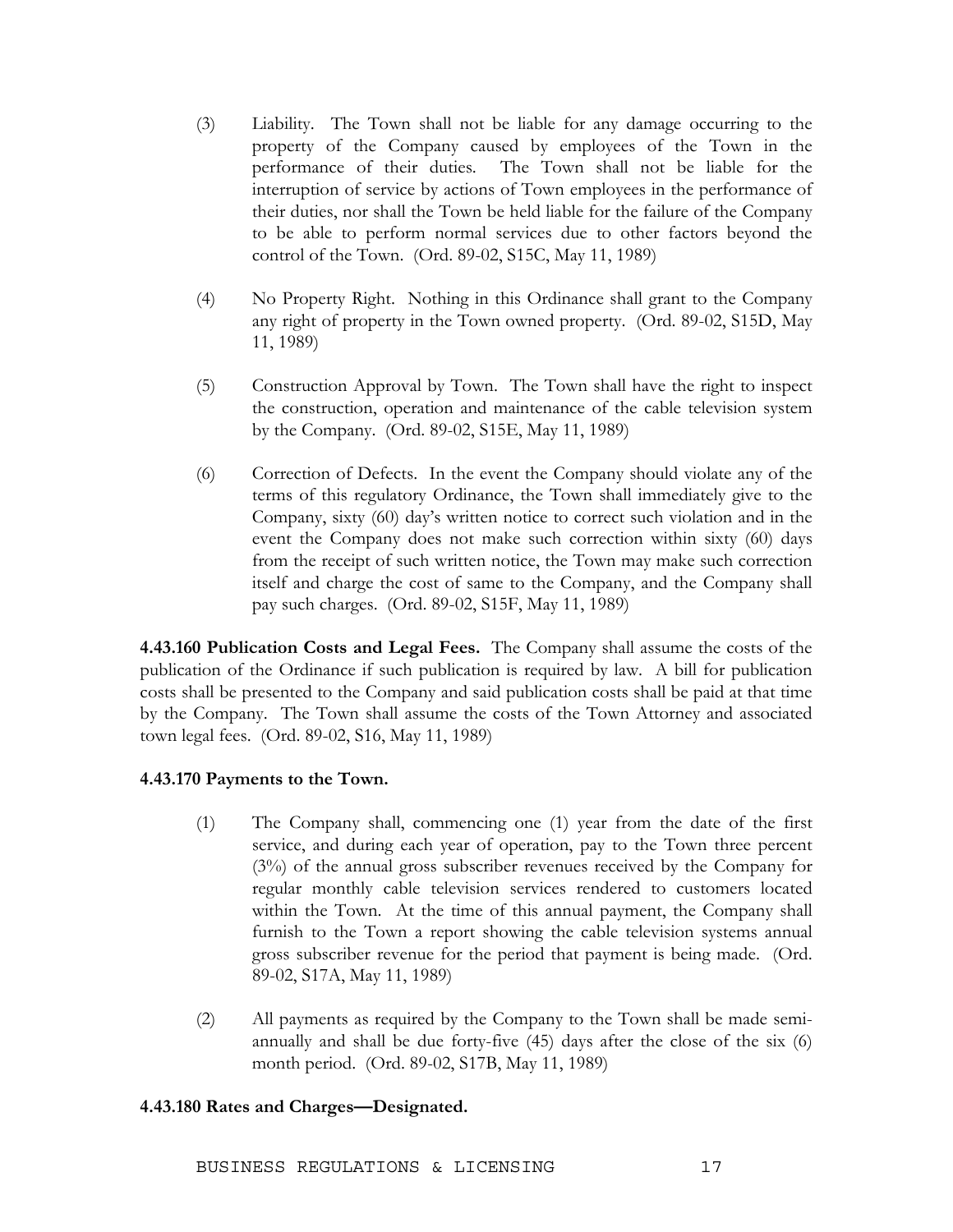- (1) Except as otherwise provided the Company shall have the right, privilege and authority to charge the rates and charges fixed in this section to its subscribers for its services. (Ord. 89-02, S18A, May 11, 1989)
- (2) At system turn on, single-user rates and charges may be as follows:

Installation—Not to exceed \$25.00 per standard installation.

Basic Service Charge—Initial Outlet-Not to exceed \$12.00 monthly.

 Basic Service Charge—Additional Outlets Each-Not to exceed \$4.00 monthly. (Ord. 89-02, S18B, May 11, 1989)

- (3) Multi-user rates and charges may be negotiated between the Company and the subscriber. (Ord. 89-02, S18C, May 11, 1989)
- (4) In addition to the specified monthly service rate, the Company may add to that rate, taxes and town fees imposed upon the Company's gross subscribers revenues or property by the town, county, state or federal governmental or legislative bodies and fees or charges imposed upon the Company for the use and distribution of copyrighted program material. (Ord. 89-02, S18D, May 11, 1989)
- (5) Company may, at its own discretion, waive, reduce or suspend connection fees for specific or indeterminate periods and/or monthly service fees for promotional purposes. (Ord. 89-02, S18E, May 11, 1989)

### **4.43.190 Rates and Charges – Change.**

- (1) For the purpose of this section, "basic monthly cable television service" is the provision of television broadcast signals and access and origination channels, if any, and does not include advertising services, rental of studios or equipment, provisions of program production services, tiered channels, per-channel or per-program charges to subscribers ("pay cable"), rental of channels, sale of channel time, provision of commercial services such as security systems, or any other services of the system, the rates and charges for which shall not require approval by the Town. (Ord. 89-02, S19A, May 11, 1989)
- (2) In consideration for the services rendered to the subscribers, Company may have the right to charge and collect reasonable and just compensation which shall reflect, among other things, the grantee's need to attract new capital and provide a reasonable return on invested capital. The Company, from time to time, may alter these rates at its discretion. The Company and the Town agree that rates charged to subscribers are no longer subject to regulation by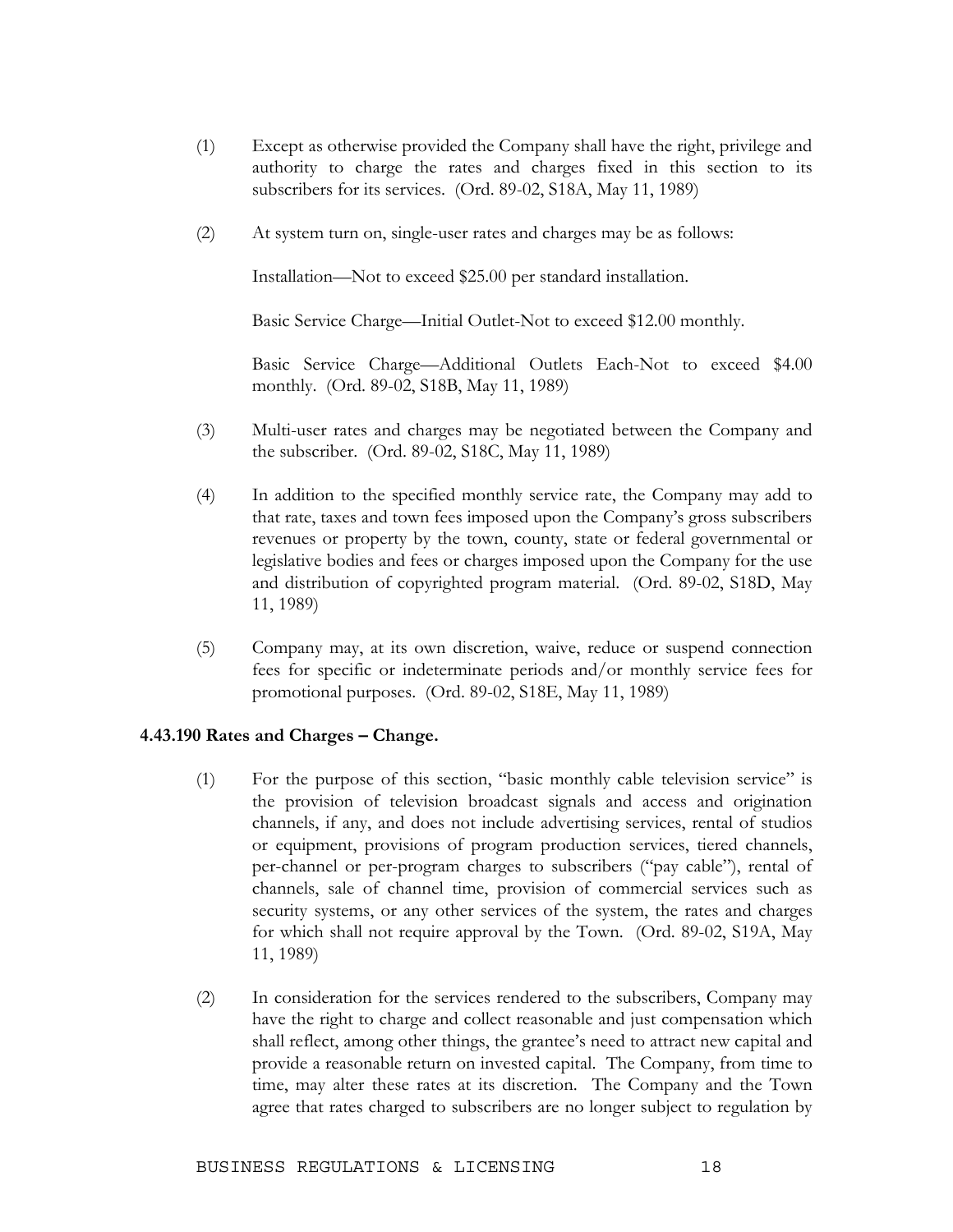local government. The Federal Cable Communications Policy Act deregulated Cable Television. (Ord. 89-02, S19B, May 11, 1989)

**4.43.200 Recordkeeping.** The Company shall keep accurate and current maps, and plans of the system, and these items shall be made available to the Town. (Ord. 89-02, S20, May 11, 1989)

**4.43.210 Service Procedures.** During the term of this Ordinance, a toll-free telephone number shall be provided by the Company to receive complaints regarding quality of service, equipment malfunctions and similar matters. The office shall be open to receive inquiries or complaints from subscribers during normal business hours, Monday through Friday.

- (1) Any complaints from subscribers shall be investigated and acted upon as soon as possible, but at least within five (5) business days of their receipt. The Company shall keep a maintenance service log which will indicate the nature of each service complaint, and the date and time it was received. (Ord. 89-02, S21A, May 11, 1989)
- (2) The Company shall, by appropriate means, such as a card or brochure, as subscribers are connected or reconnected to the system, furnish information concerning the procedures for making inquiries and/or complaints, including the name, address and toll-free telephone number of the Company. (Ord. 89-02, S21B, May 11, 1989)
- (3) The equipment installed by the Company in the subscribers home shall remain the property of the Company, and shall be subject to reasonable inspection and service by the Company at reasonable hours, and removal upon non-payment or termination of the service. (Ord. 89-02, S21C, May 11, 1989)
- (4) In the event that any subscriber shall fail to meet his obligations for payment of CATV service and to meet reasonable Company rules and regulations, the Company shall have the right to withhold or deny or disconnect CATV services to such subscriber. (Ord. 89-02, S21D, May 11, 1989)

### **4.43.220 Protection of Privacy.**

- (1) The Company shall not permit the installation of any special terminal equipment in any subscriber's premises that will permit transmission from subscriber's premises of two-way services utilizing aural, visual, or digital signals without first obtaining permission of the subscriber. (Ord. 89-02, S22A, May 11, 1989)
- (2) It is unlawful for any person to attach or affix or cause to be attached or affixed any equipment or device which allows access or use of the CATV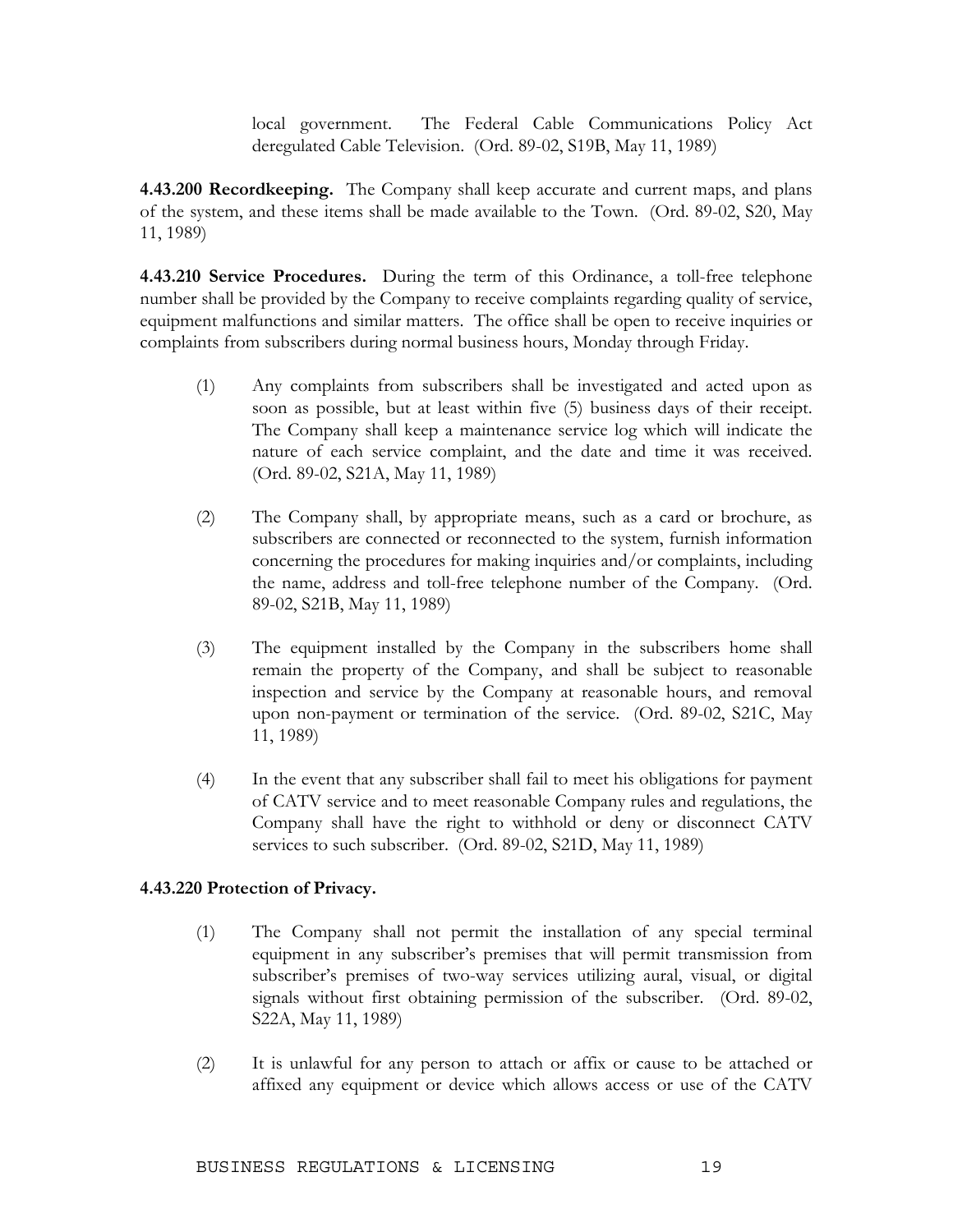service without payment to the grantee for same. Such action shall be a simple misdemeanor. (Ord. 89-02, S22B, May 11, 1989)

**4.43.230 Program Content Restrictions.** In addition to providing basic cable television service consisting of broadcast and automated signals, the Company may offer subscribers optional services on a per-program or per-channel basis. However, the Company shall not display X-rated motion pictures either as part of its basic cable or pay cable services. (Ord. 89-02, S23, May 11, 1989)

**4.43.240 Liability and Indemnification.** The Company shall indemnify the Town, and hold it harmless from all liability, damage, cost or expense arising from claims of injury to persons or damage to property occasioned by reason of any conduct undertaken pursuant to this Ordinance. The Town shall notify the Company's representative within fifteen (15) days after the presentation of any claim or demand to the Town, either by suit, or otherwise, made against the Town on account of any negligence on the part of the Company.

- (1) Company shall carry Workmen's Compensation insurance with statutory limits, and Employer's Liability insurance with limits of not less than One Hundred Thousand Dollars (\$100,000.00), which shall cover all operations to be performed by the Company as a result of this Ordinance. (Ord. 89-02, S24A, May 11, 1989)
- (2) The amounts of insurance to be carried for liability due to property damage shall be One Hundred Thousand Dollars (\$100,000.00) as to any one occurrence and against liability due to injury or death of persons, One Hundred Thousand Dollars (\$100,000.00) as to any one person and Five Hundred Thousand Dollars (\$500,000.00) as to any one occurrence. (Ord. 89-02, S24B, May 11, 1989)
- (3) Company's Workmen's Compensation, Comprehensive General Liability and Comprehensive Automobile Liability insurance shall be written by an insurance Company authorized to do business in the state. Company agrees to furnish Town with certificates of insurance of said policies. (Ord. 89-02, S24C, May 11, 1989)

### **4.43.250 Activities Prohibited.**

- (1) The Company shall not allow its cable or other operations to interfere with television reception of others or the operation of the various utilities serving the Town residents. (Ord. 89-02, S25A, May 11, 1989)
- (2) A. No person whether or not a subscriber to the cable system may intentionally or knowingly damage, or cause to be damaged, any wire, cable, conduit, equipment or apparatus of the Company, or commit any act with intent to cause such damage, or to tap, tamper with, or otherwise connect any wire or device to a wire, cable, conduit,